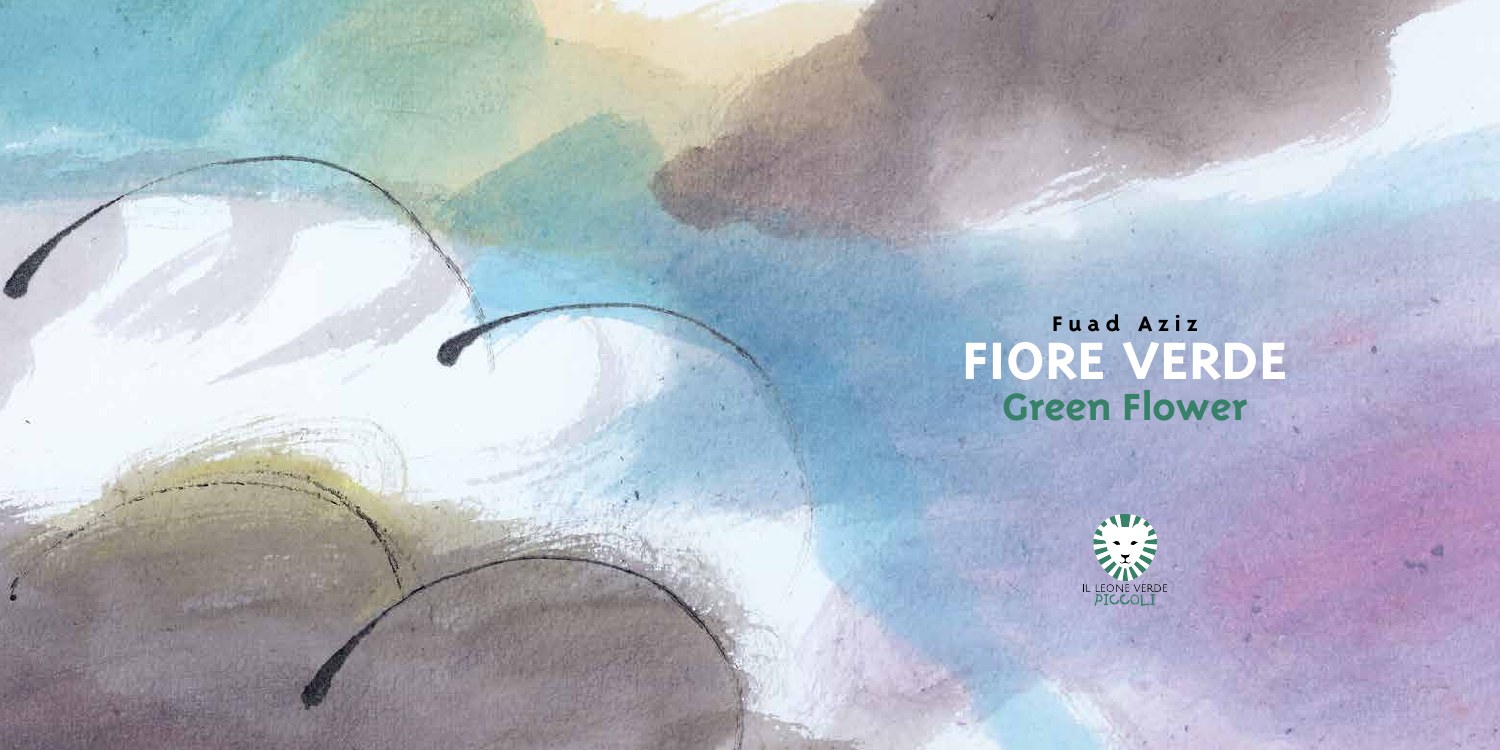**SU UN PRATO VERDE S'INCONTRANO DUE BAMBINI.**

**UNO VIENE DALL'AFRICA E SI CHIAMA YUSUF. YUSUF HA UN UCCELLINO. L'ALTRO SI CHIAMA PIETRO.** **On a green meadow two children bump into each other.**

**One comes from Africa and it's called Yusuf. Yusuf has a little bird. The other one is called Pietro.**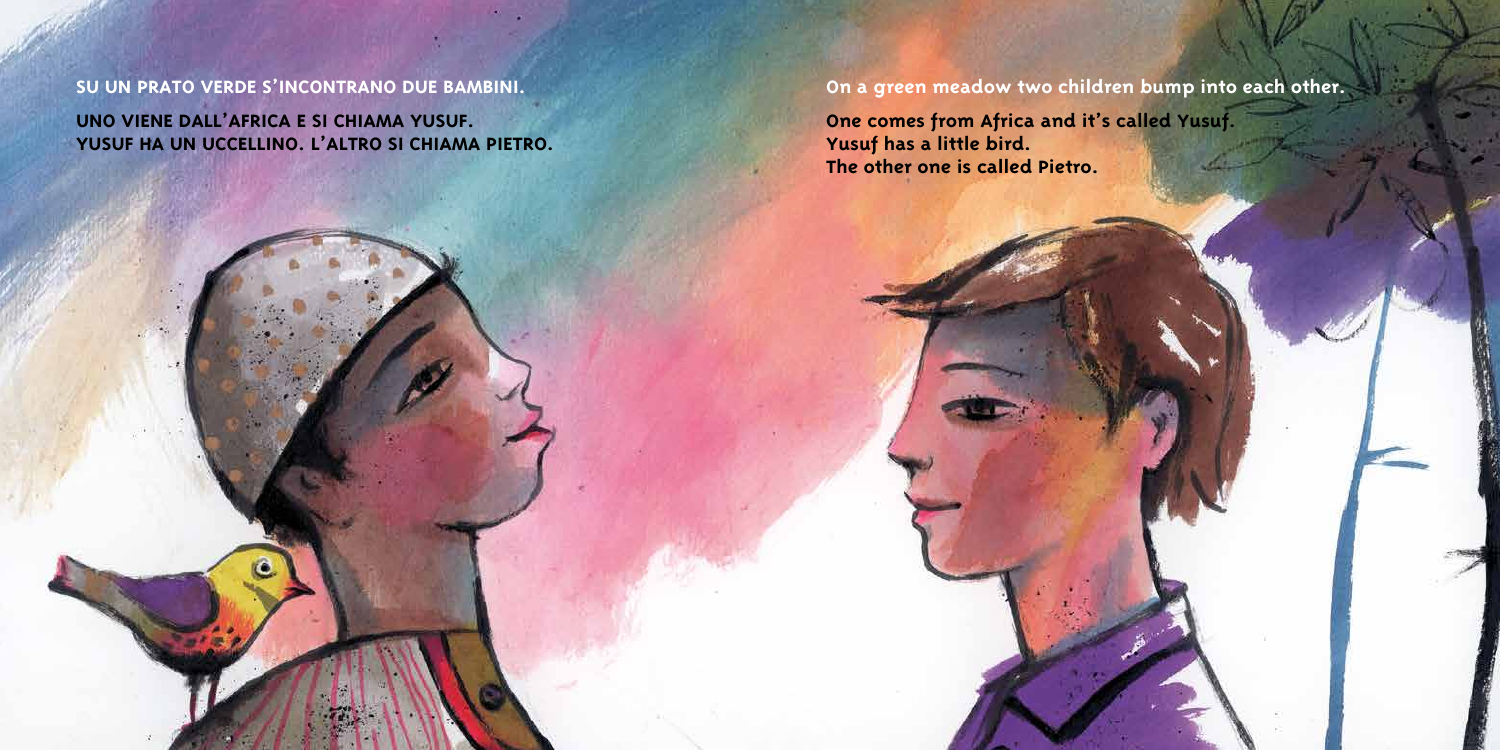## **HANNO DUE AQUILONI COLORATI**

E VORREBBERO FARLI VOLARE PIÙ IN ALTO POSSIBILE **<sup>F</sup>IN<sup>O</sup> <sup>Q</sup>UAS<sup>I</sup> <sup>A</sup> <sup>N</sup>O<sup>N</sup> <sup>V</sup>EDERLI.**

**È UNA GARA.**

**They have two colourful kites**

**and the children wish them to fly as high as possible up to the sky, they can almost see them.**

**It's a race.**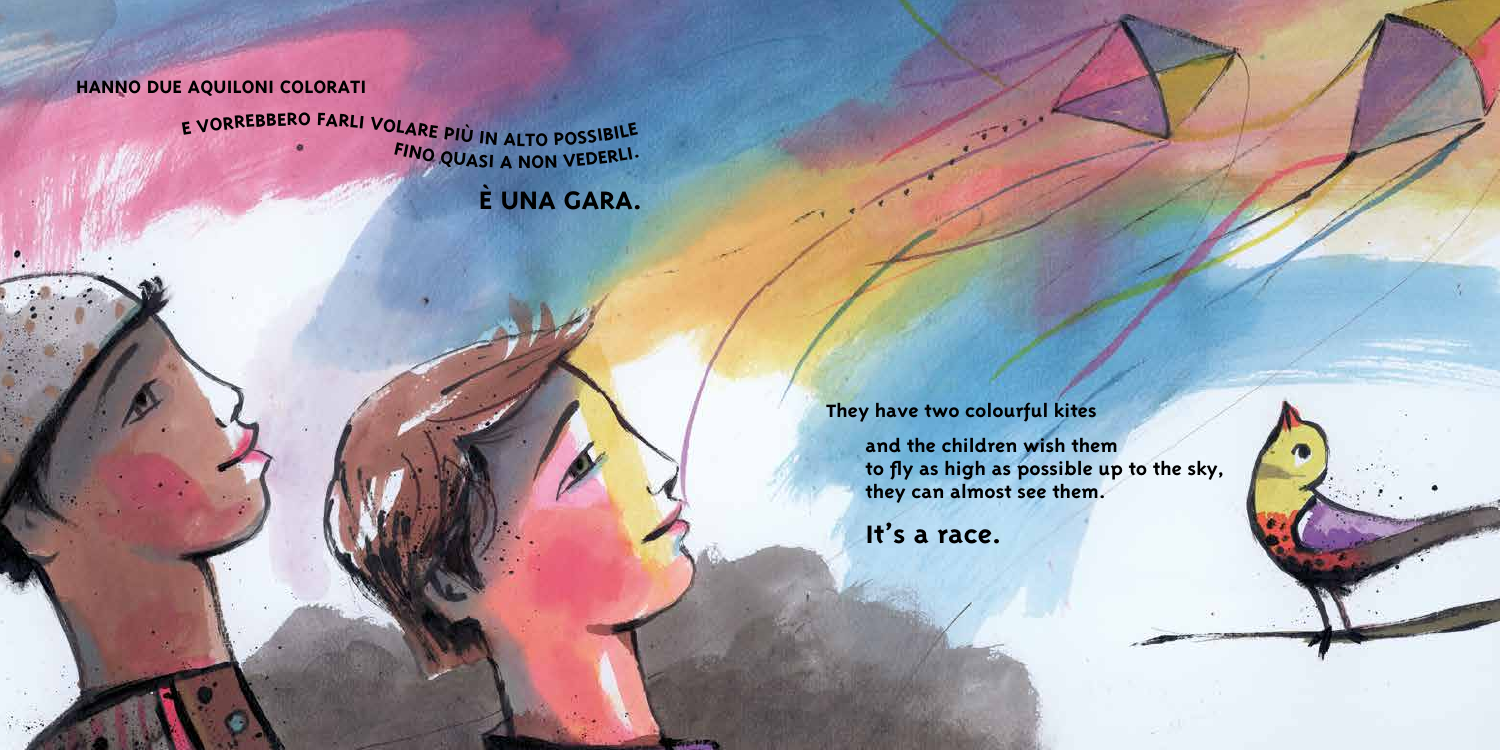**MENTRE LASCIANO LIBERO IL FILO GLI AQUILONI SI ALZANO PIANO PIANO VERSO IL CIELO AZZURRO.**

**COLLEGE** 

**As they let the kite strings run free, the kites fly gently to the blue sky.**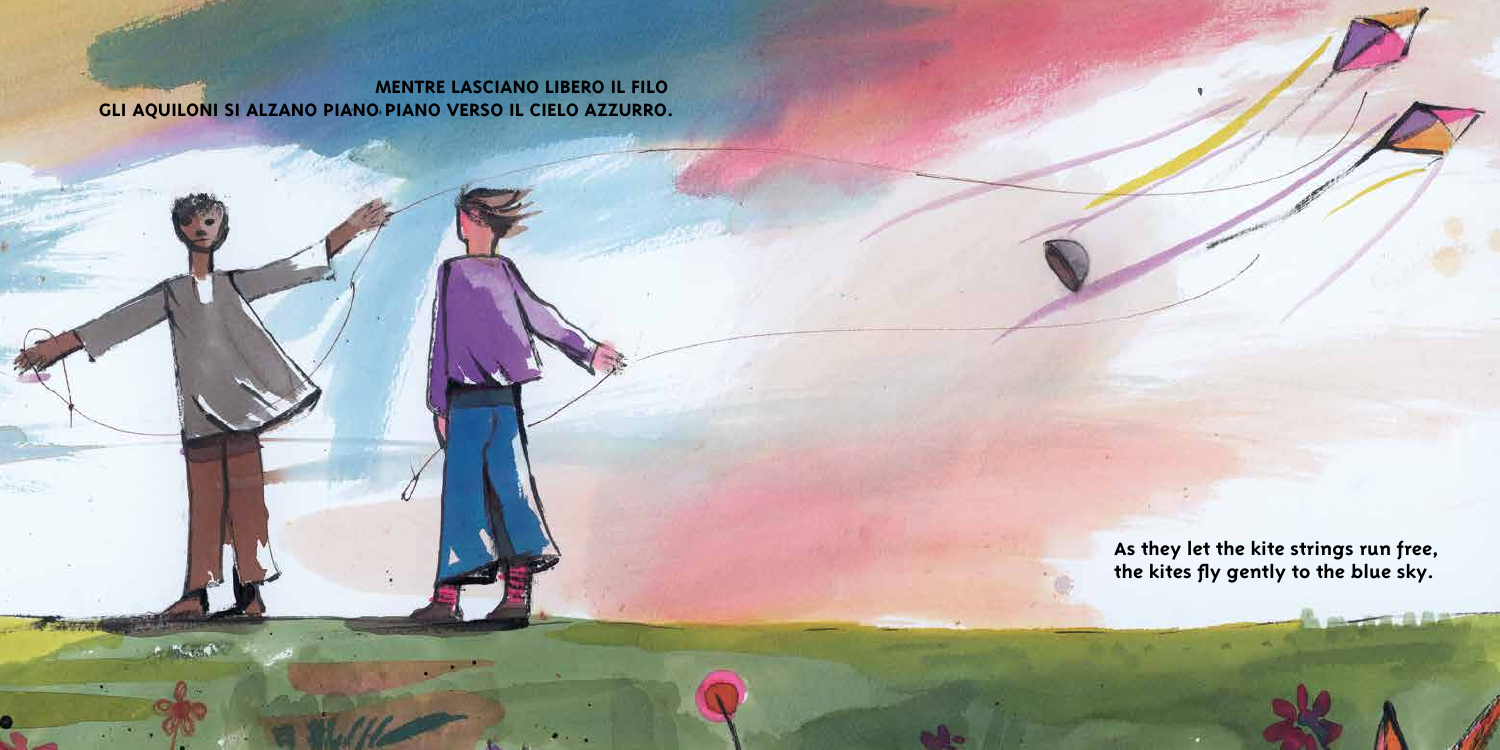**ALL'IMPROVVISO SI ALZA UN VENTO COSÌ FORTE CHE LI FA VOLARE LONTANO. VOLANO COSÌ IN ALTO CHE TRASCINANO YUSUF E PIETRO CON SÉ.**

> **Suddenly a wind blows so hard that it makes the kites fly far. They fly so high that they drag Pietro and Yusuf with them.**

The manager of Schon Hart Hart Holy Constitution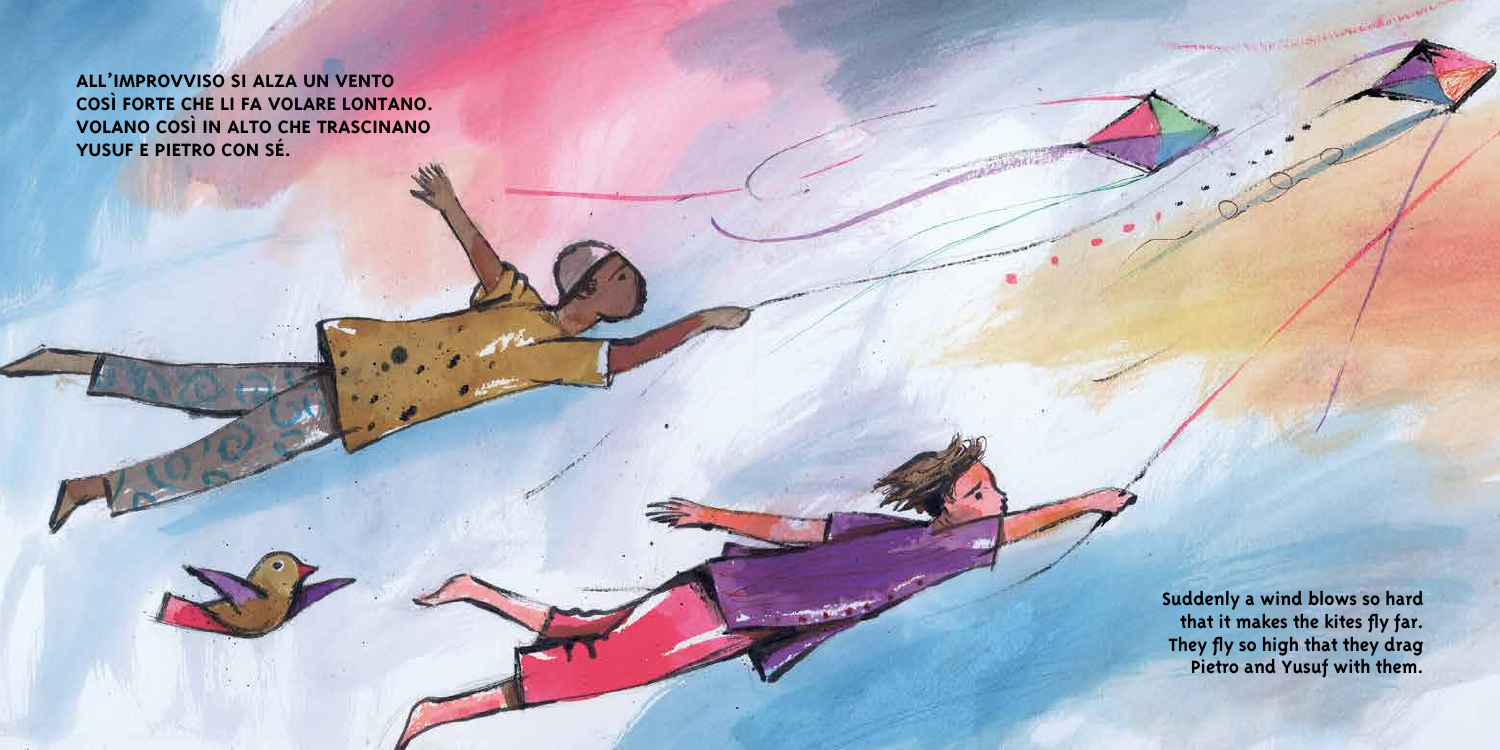**The two friends get on a big cloud and happy about this magic journey...**

 $\overline{D}$ AMICI ARRIVANO SU UNA GRANDE NUVOLA DUE AMICI MUESTO VIAGGIO MAGICO...